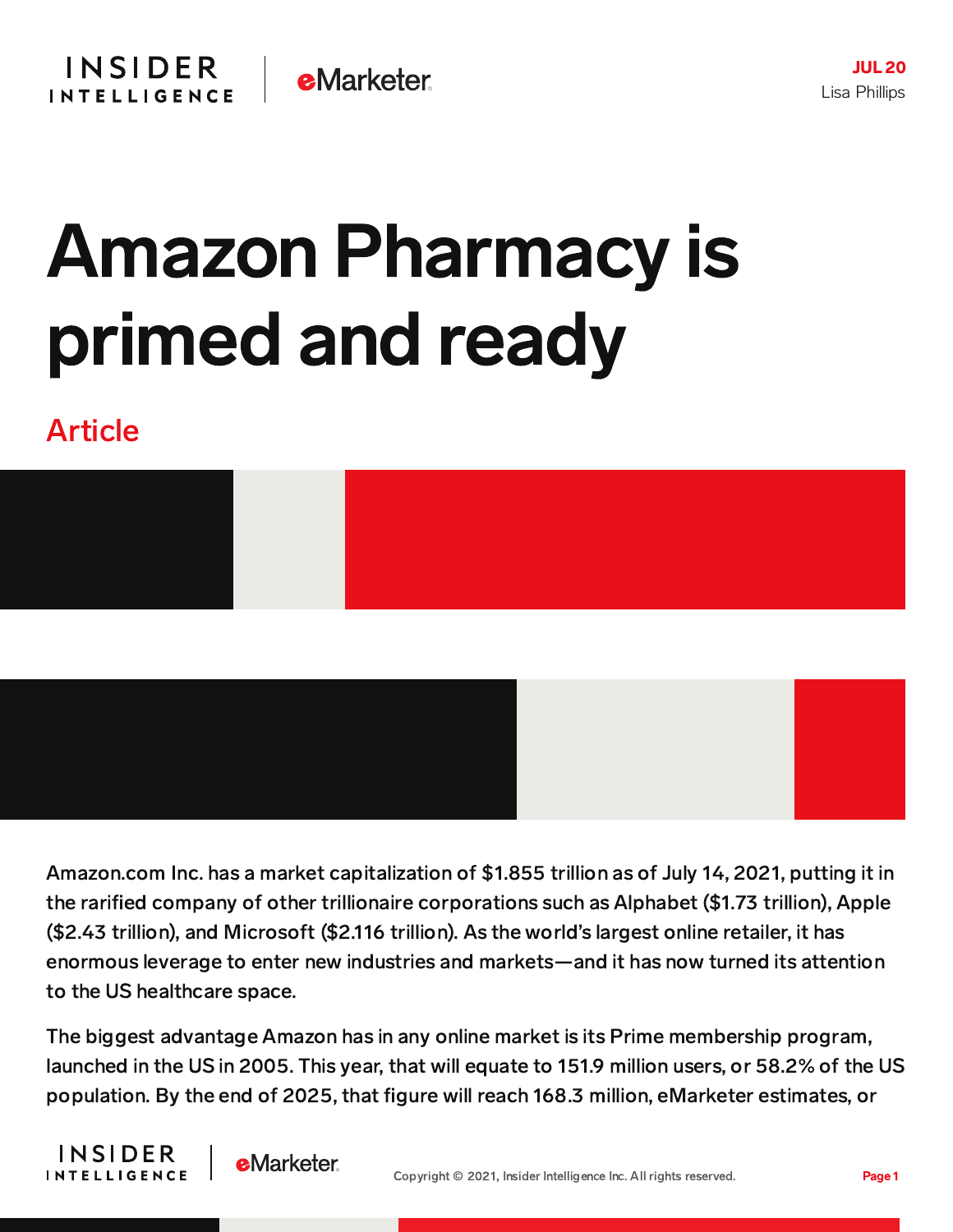62.4% of the population. The launch of Amazon Pharmacy in November 2020, along with a new Prime Rx benefit, simply adds another category for members to try and may create even more shopper loyalty.



Prime members are noteworthy for their loyalty to the channel. Nearly three-quarters of people who used their Prime benefits weekly started their product searches with Amazon, according to May 2020 research by CivicScience. Only 21% of Prime users started their searches with Google. People who weren't Prime members, however, chose to start their searches on Google (42%) more often than on Amazon (29%).

Even before the launch of Amazon Pharmacy, sales of products in the health/personal care/beauty category were growing. Although eMarketer's figures do not factor in prescription drug sales, they do include regular retail pharmacy products, such as over-thecounter medications like aspirin, eye drops, and other topical treatments. In 2021, this category will top \$30 billion in sales on Amazon, accounting for 32.4% of the retailer's ecommerce sales and growing 32.2% over 2020, according to eMarketer estimates.



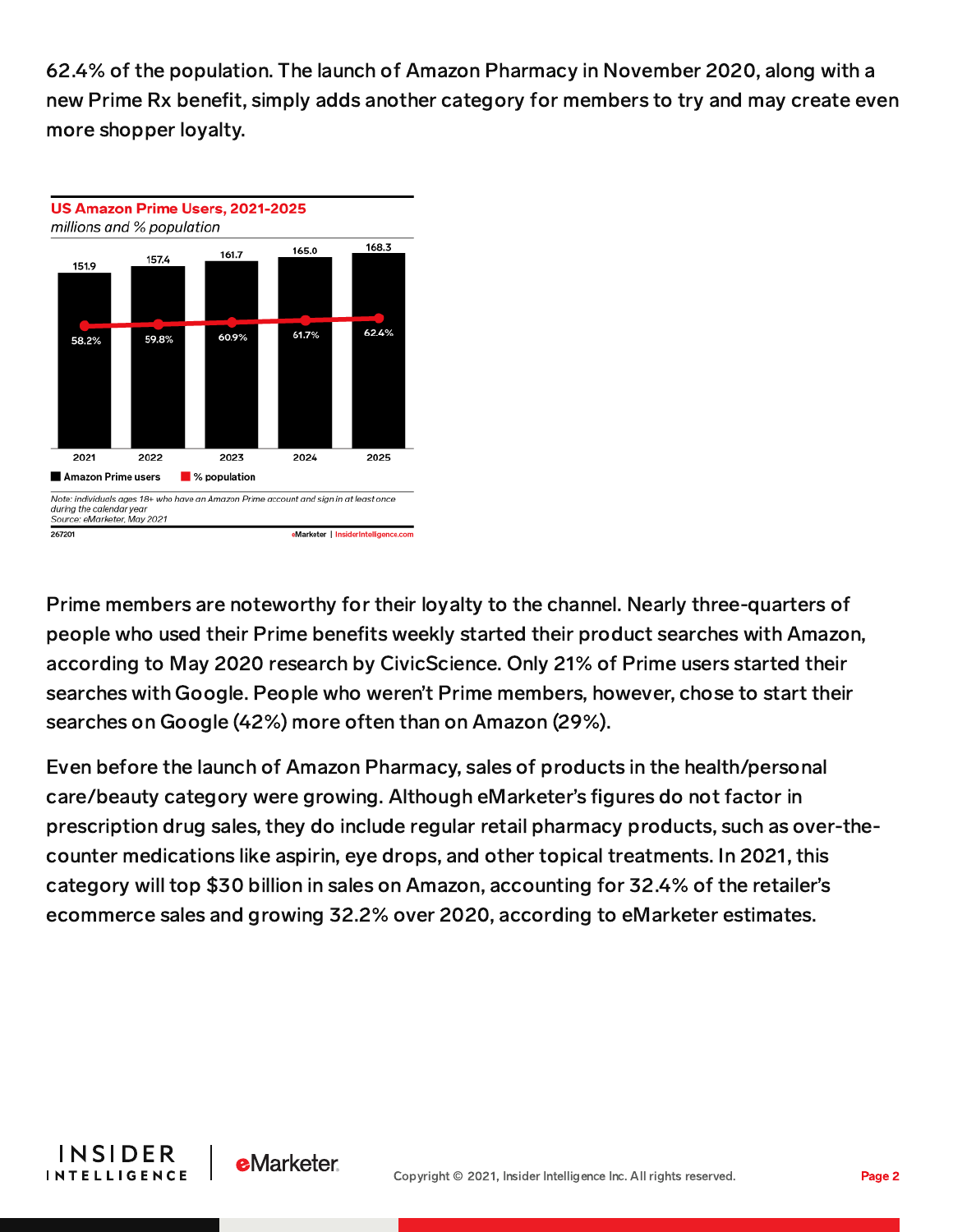## **Amazon US Health, Personal Care, and Beauty** Retail Ecommerce Sales, 2020 & 2021

billions, % change, and % of total category retail ecommerce sales



The growth in online sales of these front-of-store retail pharmacy items indicates that shoppers are likely to explore Amazon Pharmacy for prices on prescription medications. This could entice them to explore other healthcare offerings on the site, such as vitamins, supplements, and over-the-counter drugs.

When it comes to looking for prescription drug information, the internet is a popular resource. Over half of US adults said they spoke with a medical professional about prescriptions, closely followed by those who did online searches regarding specific drugs and those who searched online for information on specific medical conditions, according to a DeepIntent survey conducted in January 2021.